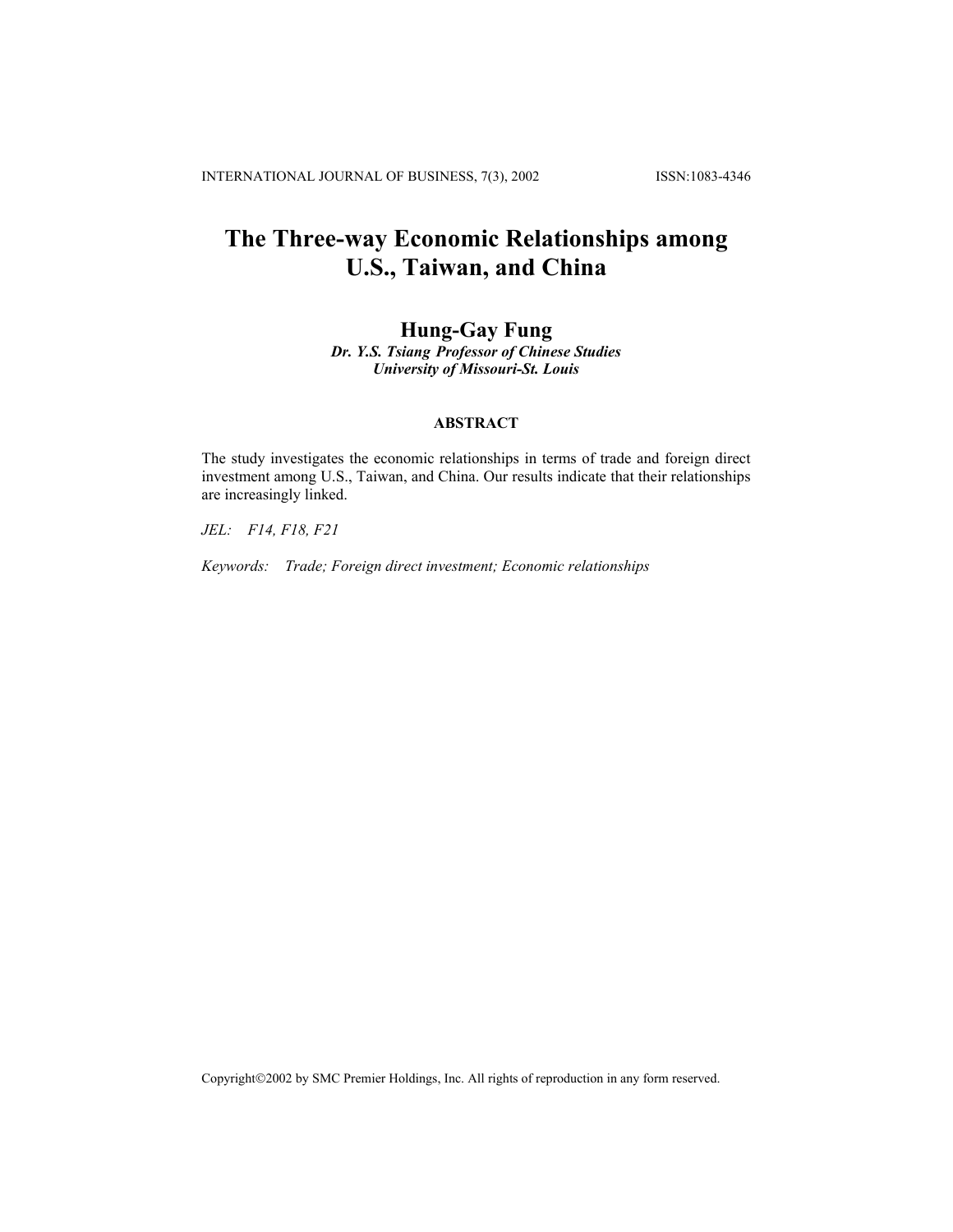#### **I. INTRODUCTION**

The relationships among the United States, Taiwan and People's Republic of China have attracted attention both politically and economically [Chai (1999) and Janow (1998)]. The changing relationships among the three parties have become more conspicuous as the ruling party platform of the new Taiwan government leans toward pro-independence and the current Bush administration in the U.S. takes a tougher stance on the U.S.-China diplomacy. Seeking a new equilibrium is on the front burner in the millennium.

It is undeniable that the three economies are increasingly linked. My research aims to shed light on the economic relationship and illustrate its increasing importance in recent years. Economic ties studied in the paper are basically focused on international trade and foreign direct investments (FDI). Some misconceptions of their economic ties are clarified.

We discuss separately China's trade, bilateral trade between China and Taiwan, and the economic relationship between Taiwan and the U.S. The economic links between China and the U.S are discussed briefly, and some policy implications are drawn.

#### **II. CHINA'S TRADE**

International trade is an important component of China's economic growth. The economic growth rate had sustained at about 9 percent per year for almost two decades before the 1997 Asian financial crisis. Table 1, Panel A, documents China's export and total trade (exports and imports) for the period 1990-2000. In 1999, exports amounted to US\$ 194.9 billion, almost about 20 percent of China's gross domestic product (GDP). Total trade was US\$ 360.6 billion, just over about 36 percent of its GDP. Exports increased to US\$ 249.2 billion (23 percent of GDP) and the total trading increased to US\$ 474.3 billion (44 percent of GDP) in 2000. We can draw two conclusions from these data. China's economic growth depends critically on its external trade sector. China is also economically vulnerable with this amount of dependence on international trade.

Table 1, Panel B, identifies China's top ten trading partners in the year 2000. The ranking of these trade partners has been quite stable for the past several years. Japan is the largest trading partner, making up about 18 percent of China's total trade, followed by the U.S., which accounts for about 16 percent. Taiwan ranks as the fifth trading partner, accounting for over 6 percent of China's total trade. Thus, Taiwan and the U.S. are indeed strategically important trading partners with China.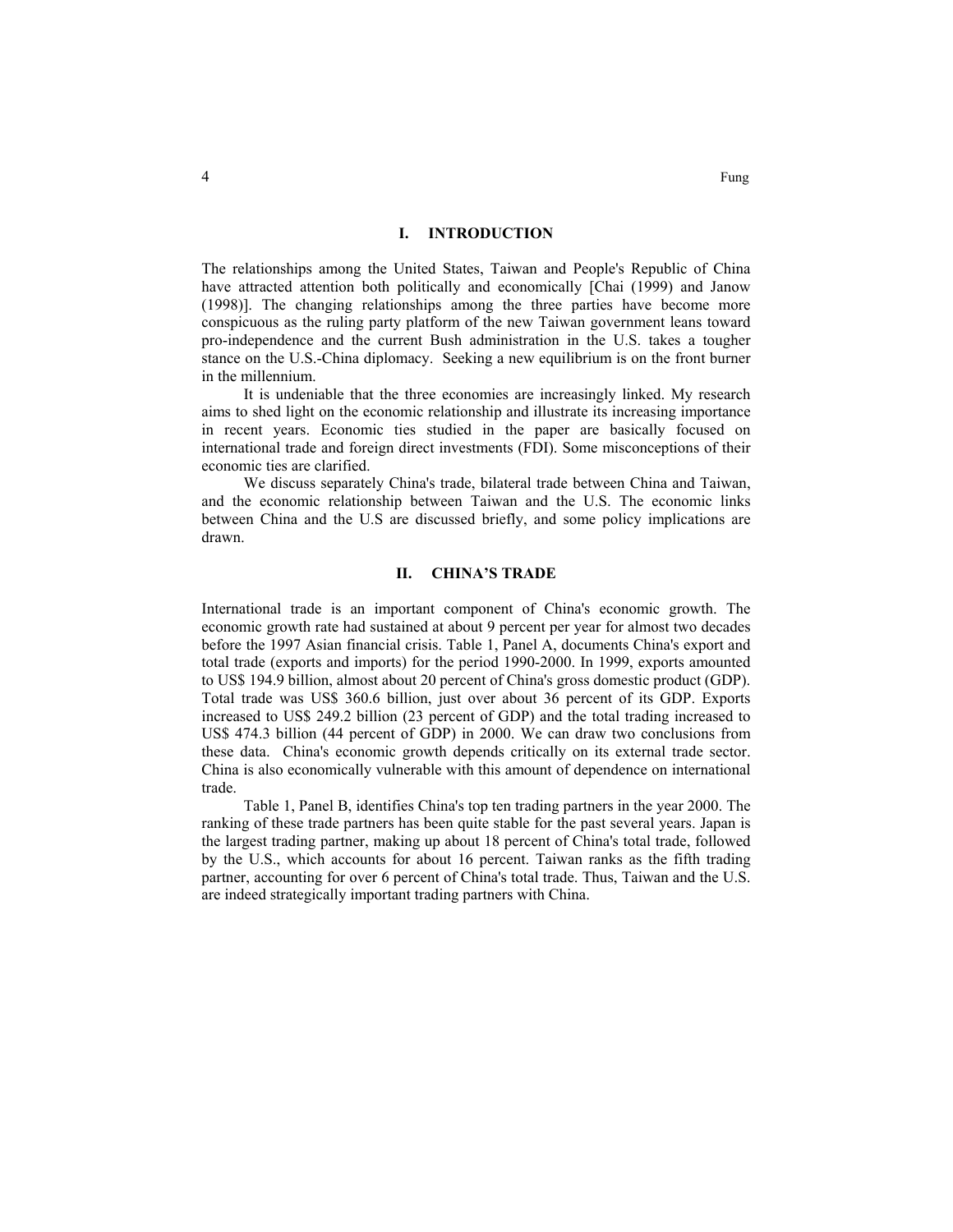## **Table 1** China trade statistics

| Year | GDP       |         |        | China Export | China Total Trade |       |
|------|-----------|---------|--------|--------------|-------------------|-------|
|      | $RMB$ (¥) | US\$    | Export | %GDP         | Total trade       | %GDP  |
| 1990 | 1855      | 387.77  | 62.09  | 16.01        | 115.4             | 29.76 |
| 1991 | 2019      | 379.32  | 71.84  | 18.94        | 135.7             | 35.77 |
| 1992 | 2402      | 435.55  | 84.94  | 19.50        | 165.5             | 38.00 |
| 1993 | 3452      | 599.11  | 91.74  | 15.31        | 195.7             | 32.67 |
| 1994 | 4662      | 540.92  | 121.0  | 22.37        | 236.6             | 43.74 |
| 1995 | 5826      | 697.67  | 148.8  | 21.33        | 280.9             | 40.26 |
| 1996 | 6779      | 815.35  | 151.1  | 18.53        | 289.9             | 35.56 |
| 1997 | 7380      | 890.25  | 182.8  | 20.53        | 325.1             | 36.52 |
| 1998 | 7900      | 954.21  | 183.8  | 19.26        | 324.0             | 33.95 |
| 1999 | 8265      | 996.98  | 194.9  | 19.55        | 360.6             | 36.17 |
| 2000 | 8900      | 1073.58 | 249.2  | 23.21        | 474.3             | 44.18 |

| Panel A: Gross domestic product (GDP) and trade (US \$billion) |  |  |
|----------------------------------------------------------------|--|--|

Source: China GDP (1978-1995) from Huang (1998)

China GDP (1996-2000) from U.S. Department of Commerce.

China total trade from Ministry of Foreign Trade and Economic Cooperation (MOFTEC), http://www.moftec.gov.cn

China export from China Council for the Promotion of International Trade (CCPIT) statistics (2000).

Panel B: China 's top ten trade partners in 2000 (total trade by customs, US\$ billion)

| Rank | Country        | Total Trade | % of Total PRC Trade | % of China's GDP |
|------|----------------|-------------|----------------------|------------------|
|      | Japan          | 83.17       | 17.54                | 7.75             |
| 2    | U.S.           | 74.47       | 15.70                | 6.94             |
| 3    | Hong Kong      | 53.95       | 11.37                | 5.03             |
| 4    | South Korea    | 34.50       | 7.27                 | 3.21             |
| 5    | Taiwan         | 30.53       | 6.44                 | 2.84             |
| 6    | Germany        | 19.69       | 4.15                 | 1.83             |
|      | Singapore      | 10.82       | 2.28                 | 1.01             |
| 8    | United Kingdom | 9.90        | 2.09                 | 0.92             |
| 9    | Australia      | 8.45        | 1.78                 | 0.79             |
| 10   | Russia         | 8.03        | 1.69                 | 0.75             |

Source: PRC General Administration of Customs, China Customs Statistics (2001).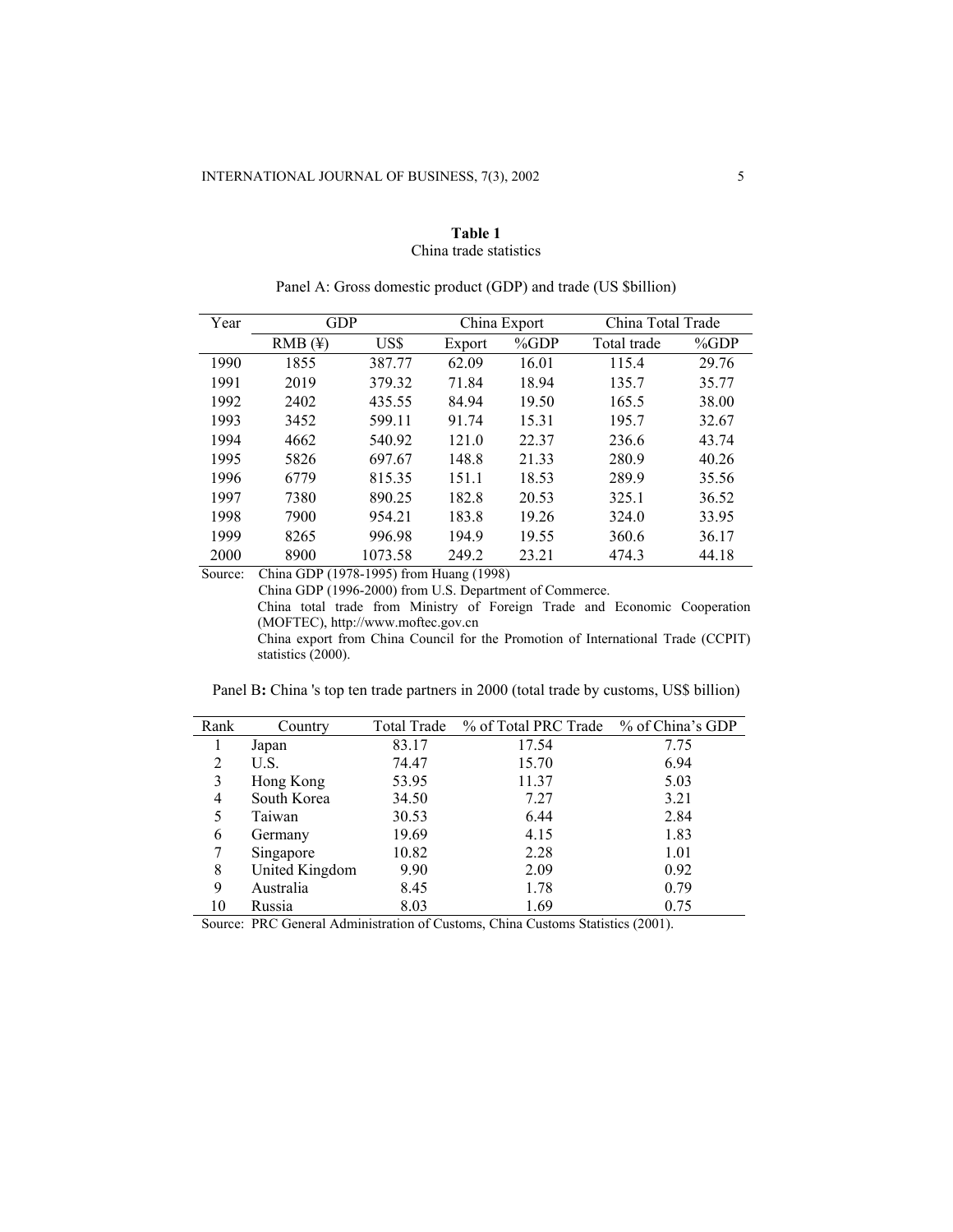## **III. TRADE POLICY AND ECONOMIC RELATIONS BETWEEN CHINA AND TAIWAN**

Following China's open-door policy implemented in 1978, a trade relationship between Taiwan and China started to develop. Trading between China and Taiwan began first as an exchange among fishermen of merchandise, which was followed by indirect trade relations. From China's perspective, trade with Taiwan promotes contact between the two governments and economic integration between the two economies. At the same time, China can provide Taiwan business people with resources such as labor and land for expansion.

In April 1980, China allowed imports from Taiwan to be duty free as "interprovincial material exchange." On May 1, 1981, Taiwan imports were declared to be domestic products and thus exempt from custom tariffs.

In July 1985, Taiwan allowed entrepot trade but prohibited direct trade. After Taiwan's lifting of travel restrictions to China in 1987, an increasing number of Taiwan business people have gone to the mainland for trade and business opportunities.

Table 2 documents the different stages of trade relationships and policy changes between the two parties. It is fair to say that since 1979, the relationship between China and Taiwan has not been straightforward but rather has evolved with ups and downs. Basically, however, both sides seem to be making efforts to improve their economic ties. Most recent links of finance and trade across the straits in 1999 and 2000 are illustrative.

Taiwan has been an important trading partner with China for the past decade. At the same time, Taiwan is also an export-oriented economy. Table 3, Panel A, displays exports and imports of Taiwan for the 1990-2000 period. Total trade for Taiwan is 76 percent of its GDP in 1990, rising to 89 percent of its GDP in 2000. This is remarkable growth in the importance of the trade sector in Taiwanese economy for the past decade.

Table 4 displays the export/import trade and foreign direct investments between China and Taiwan over 1979 -2000. The general trend is increasing trade between the two economies, suggesting that their economic ties are tightening, despite their unstable political relationship as shown in Table 2. The results in Table 4 further confirm the global trading pattern, which are seen to have grown in recent decades.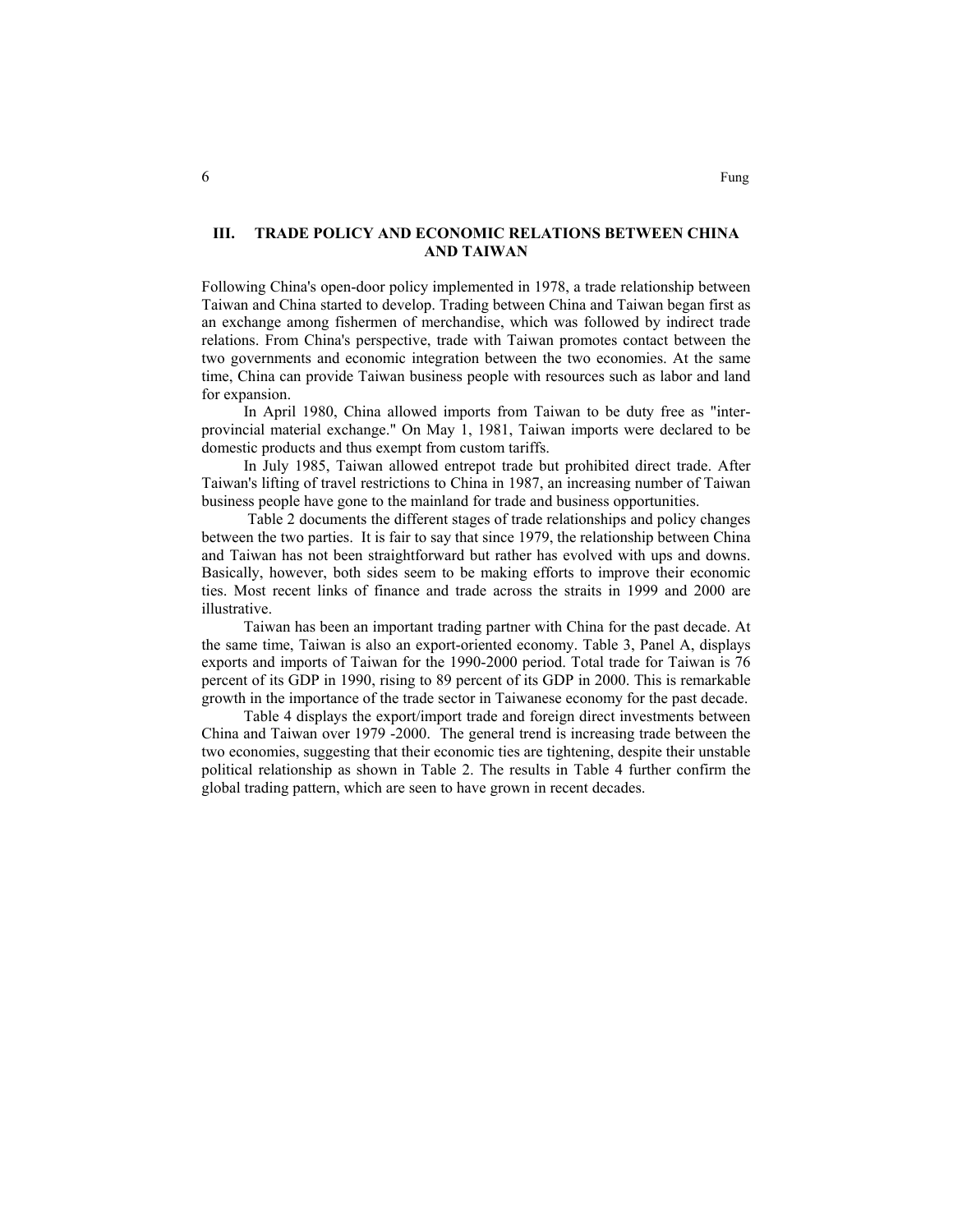| Year    | China's policy toward Taiwan                                                                                                                                                                                                                                                                                                                                                                   | Date    | Taiwan's policy toward<br>China                                                                                                                             |
|---------|------------------------------------------------------------------------------------------------------------------------------------------------------------------------------------------------------------------------------------------------------------------------------------------------------------------------------------------------------------------------------------------------|---------|-------------------------------------------------------------------------------------------------------------------------------------------------------------|
| 01/1979 | China's National People's Congress 04/1979<br>(NPC) Standing Committee issued<br>"Message to Compatriots on<br>a<br>Taiwan" calling for an end to<br>military confrontation and limits on<br>direct mail, trade, and travel.                                                                                                                                                                   |         | Taiwan president Chiang<br>Ching-Kuo issued the "Three<br>No's" policy regarding<br>China: no direct contact, no<br>direct trade, no direct<br>negotiation. |
| 04/1980 | China allowed Taiwan imports to<br>be duty-free                                                                                                                                                                                                                                                                                                                                                |         |                                                                                                                                                             |
| 05/1981 | Taiwan imports are considered<br>domestic products and pay no<br>custom tariffs.                                                                                                                                                                                                                                                                                                               | 07/1985 | Taiwan allowed entrepot<br>trade but prohibited direct<br>trade                                                                                             |
| 09/1981 | China's NPC, issued Nine Points<br>Proposal, "Elaborations on Policy<br>Concerning the Return of Taiwan to<br>the Motherland and Peaceful<br>Unification" including exchanges<br>of mail, trade, air and other travel,<br>shipping, tourists, and academics,<br>and permission for family reunions,<br>freedom of entry and exit for<br>Taiwan's people, and Taiwanese<br>investment in China. |         |                                                                                                                                                             |
| 07/1988 | China's State Council (CSC)<br>issued regulations for<br>encouraging investment by the<br>people of Taiwan.                                                                                                                                                                                                                                                                                    | 09/1987 | Chiang Ching-kuo proposed<br>to Kuomintang (KMT) that<br>Taiwan residents be<br>permitted to visit relatives                                                |
| 11/1989 | Indirect telephone calls and<br>telegrams between China and<br>Taiwan were permitted for the<br>first time.<br>Taiwanese businesses allowed to<br>invest in China with generous<br>incentives.                                                                                                                                                                                                 | 07/1988 | on the mainland.<br>The KMT 13th Party<br>Congress adopted a policy<br>to ease trade and travel<br>restrictions for Taiwanese.                              |

| Table 2                                          |  |
|--------------------------------------------------|--|
| Trade policy between China and Taiwan, 1979-2000 |  |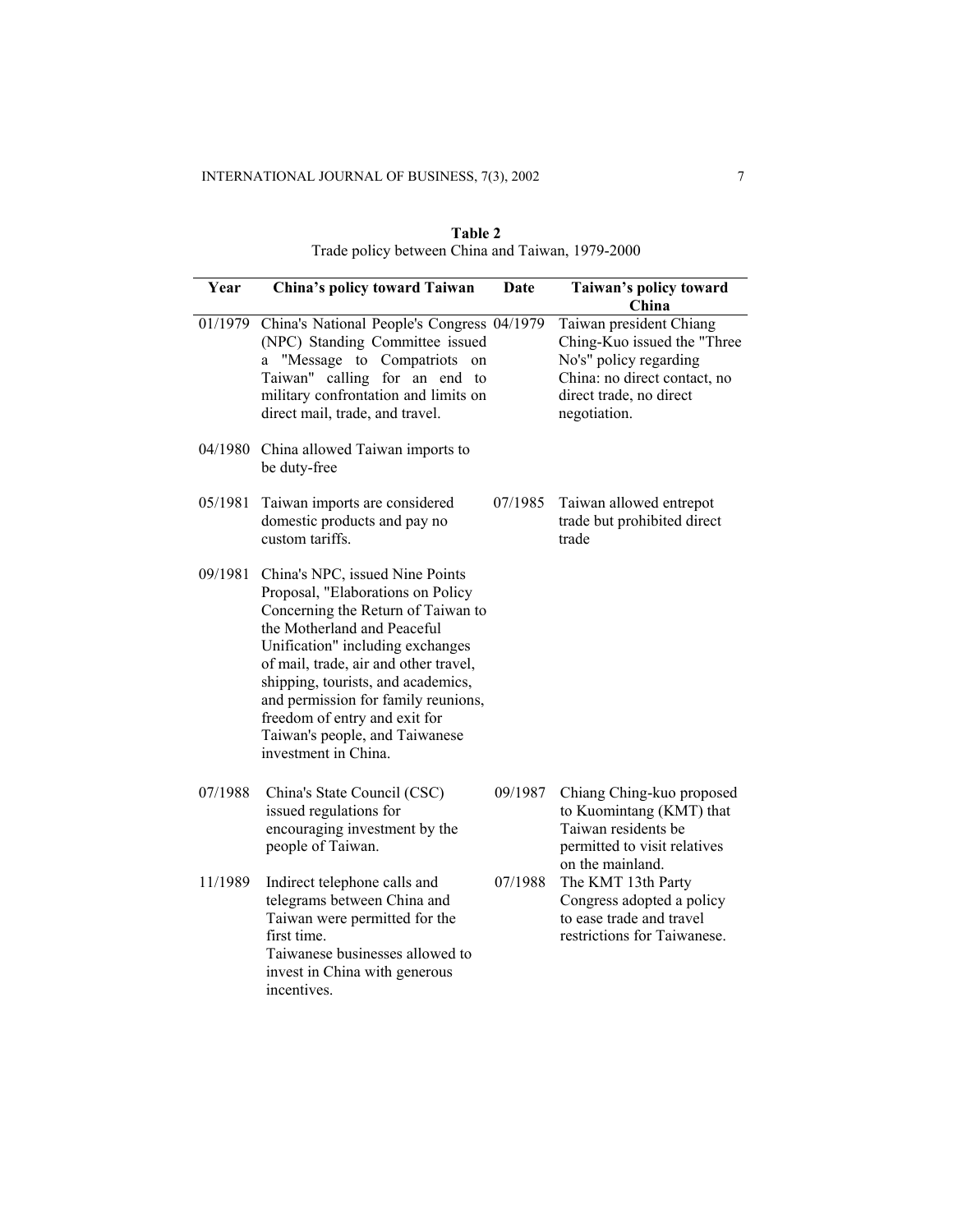**Table 2 (continued)** 

| Year    | China's policy toward Taiwan Date                                                                                                                                                                                              |         | Taiwan's policy toward<br>China                                                                                                                                                                                                  |
|---------|--------------------------------------------------------------------------------------------------------------------------------------------------------------------------------------------------------------------------------|---------|----------------------------------------------------------------------------------------------------------------------------------------------------------------------------------------------------------------------------------|
| 03/1990 | The Taiwan-Invested Enterprises Association, the first trade association of<br>Taiwanese business-people on the mainland, was established.                                                                                     |         |                                                                                                                                                                                                                                  |
| 06/1990 | China's new leader, Jiang Zemin, requested that the Taiwanese and<br>mainland Chinese sit down to discuss any and all issues.                                                                                                  |         |                                                                                                                                                                                                                                  |
|         | 03/1994 NPC adopted the "Law to Protect 06/1990<br>Investments by Taiwan<br>Compatriots"                                                                                                                                       |         | Lee Teng-hui convened a<br>meeting to establish the<br>National Unification Council<br>and formulate the Guidelines<br>for National Unification.                                                                                 |
|         | 12/1999 CSC issued "Detailed regulations 09/1999<br>for protecting Taiwan<br>Investment," provides that<br>Taiwan investment entities can<br>exploit natural resources,<br>purchase stocks in state-owned<br>enterprises, etc. |         | The Ministry of Finance<br>allowed mainland China<br>citizens in Taiwan to open<br>foreign currency bank<br>accounts and time deposit<br>accounts, and to remit money,<br>which may not exceed<br>US\$5,000 in each transaction. |
|         |                                                                                                                                                                                                                                | 12/2000 |                                                                                                                                                                                                                                  |
|         |                                                                                                                                                                                                                                |         | Taiwan government pro-<br>claimed "exchanges in<br>shipping, mail and trade"<br>between Jinmen island, Masu<br>island, and Fuzhou and<br>Xiamen ports of Chinese<br>Mainland.                                                    |

Source: Author's own data.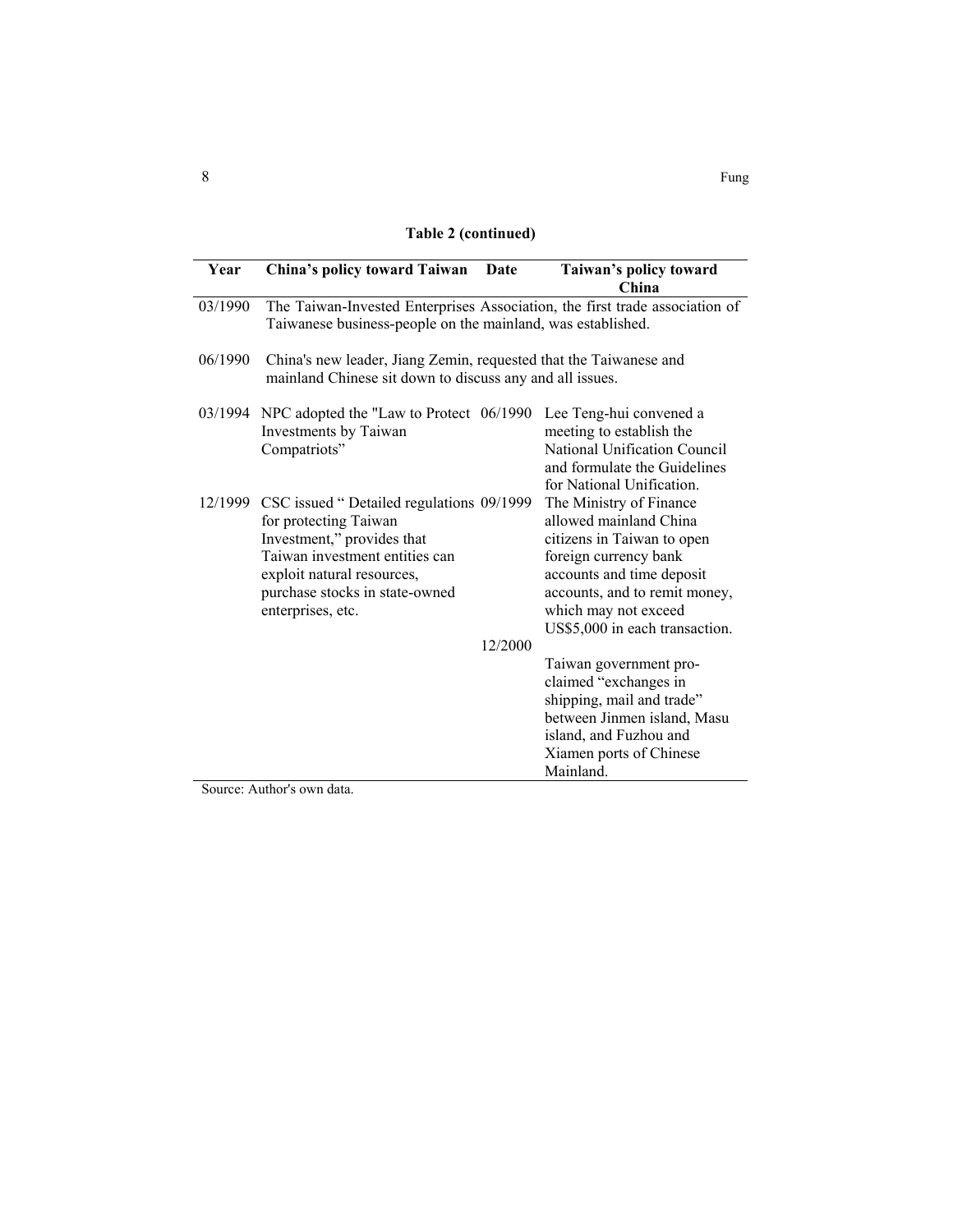| Table 3                                        |  |
|------------------------------------------------|--|
| Taiwan's total trade, 1990-2000 (US\$ billion) |  |

| Year | Taiwan |        | Taiwan Export Taiwan Import | <b>Total Trade</b> | Trade/GDP |
|------|--------|--------|-----------------------------|--------------------|-----------|
|      | GDP(S) |        |                             |                    |           |
| 1990 | 160.2  | 67.21  | 54.72                       | 121.93             | 76%       |
| 1991 | 179.4  | 76.18  | 62.86                       | 139.04             | 78%       |
| 1992 | 212.2  | 81.47  | 72.00                       | 153.47             | 72%       |
| 1993 | 224.3  | 85.09  | 77.06                       | 162.15             | 72%       |
| 1994 | 244.3  | 93.04  | 85.35                       | 178.38             | 73%       |
| 1995 | 264.9  | 111.66 | 103.55                      | 215.20             | 81%       |
| 1996 | 279.6  | 115.94 | 102.37                      | 218.31             | 78%       |
| 1997 | 290.2  | 122.08 | 114.42                      | 236.50             | 81%       |
| 1998 | 267.3  | 110.58 | 104.66                      | 215.24             | 81%       |
| 1999 | 288.0  | 121.60 | 110.68                      | 232.28             | 81%       |
| 2000 | 323.5  | 148.32 | 140.00                      | 288.32             | 89%       |

| Panel A: Taiwan's export and import |  |
|-------------------------------------|--|

Panel B: Taiwan's top five export products, 2000 (US\$ billion)

| Products                                      | Amount % of Total Export |      |
|-----------------------------------------------|--------------------------|------|
| Machinery, Electronic and Electric Appliances | 82.6                     | 55.6 |
| Textile                                       | 15.2                     | 10.3 |
| <b>Basic Metal</b>                            | 13.5                     | 9.1  |
| Plastic/Rubber                                | 91                       | 6. I |
| Transportation                                | 58                       |      |

Sources: Quarterly National Economic Trends August 2000 (Taiwan) p. 34.

http://www.info.gov.hk/censtatd/chinese/hkstat/hkinf/nat\_account/nat\_account\_index.html

www.trade.gov.tw/english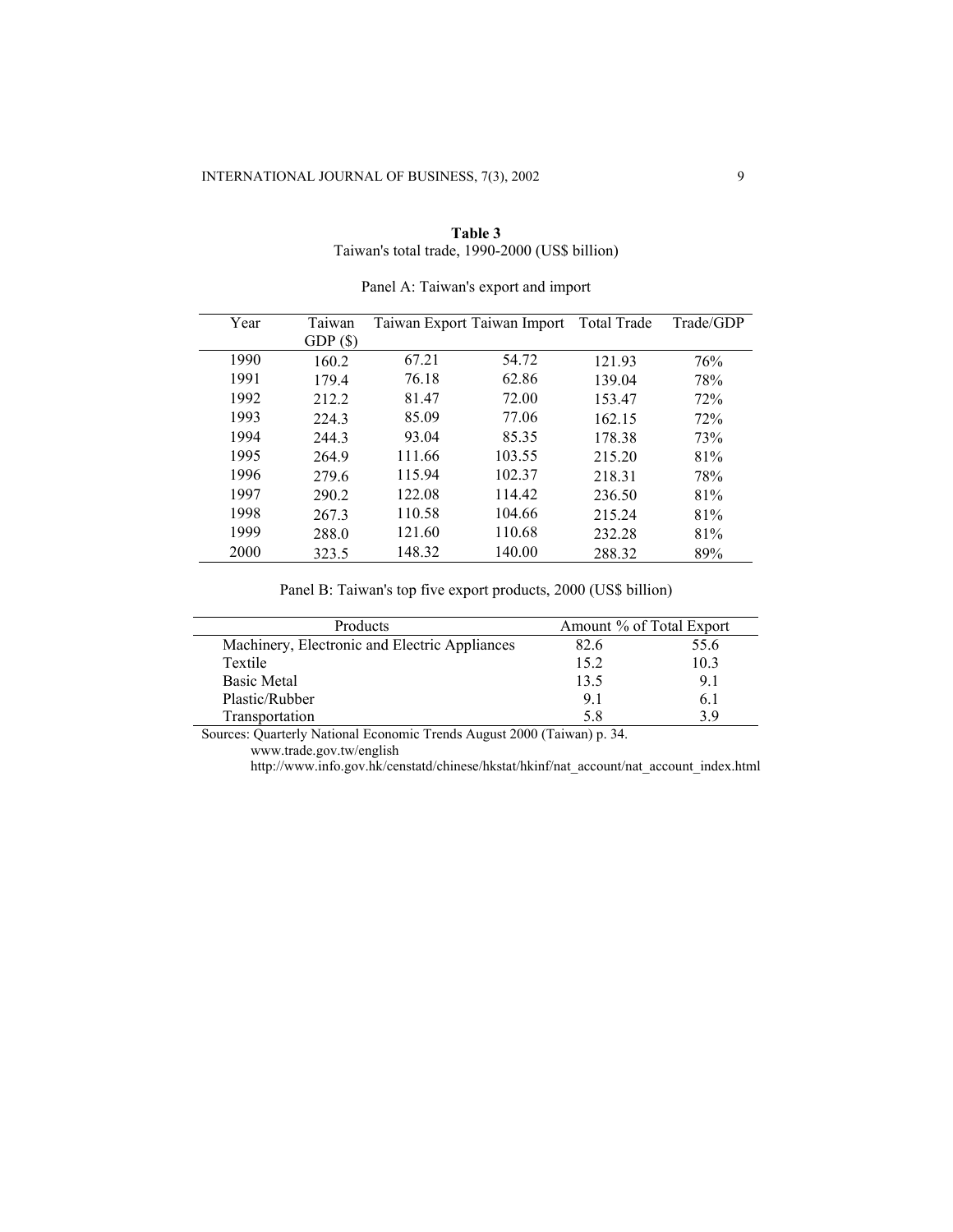| Year      | China-Taiwan Trade |       |               | FDI From Taiwan to China |            |
|-----------|--------------------|-------|---------------|--------------------------|------------|
|           | China Export       |       | China Import  |                          |            |
|           | (% PRC's GDP)      |       | (% PRC's GDP) | <b>FDI</b>               | %PRC's GDP |
| 1979 0.06 | 0.02               | 0.02  | 0.01          |                          |            |
| 1980 0.08 | 0.03               | 0.23  | 0.09          |                          |            |
| 1981 0.08 | 0.03               | 0.38  | 0.14          |                          |            |
| 1982 0.08 | 0.03               | 0.19  | 0.07          |                          |            |
| 1983 0.09 | 0.03               | 0.16  | 0.05          |                          |            |
| 1984 0.13 | 0.04               | 0.43  | 0.14          |                          |            |
| 1985 0.12 | 0.04               | 0.99  | 0.32          |                          |            |
| 1986 0.14 | 0.05               | 0.81  | 0.29          |                          |            |
| 1987 0.29 | 0.10               | 1.23  | 0.40          |                          |            |
| 1988 0.48 | 0.13               | 2.24  | 0.59          |                          |            |
| 1989 0.59 | 0.14               | 2.90  | 0.68          | 0.15                     | 0.04       |
| 1990 0.32 | 0.08               | 2.26  | 0.58          | 0.22                     | 0.06       |
| 1991 0.59 | 0.16               | 3.64  | 0.96          | 0.47                     | 0.12       |
| 1992 0.69 | 0.16               | 5.87  | 1.35          | 1.05                     | 0.24       |
| 1993 1.46 | 0.24               | 12.90 | 2.16          | 3.13                     | 0.52       |
| 1994 2.24 | 0.41               | 14.10 | 2.60          | 3.39                     | 0.63       |
| 1995 3.10 | 0.44               | 14.80 | 2.12          | 3.16                     | 0.45       |
| 1996 2.80 | 0.34               | 16.20 | 1.98          | 3.47                     | 0.43       |
| 1997 3.40 | 0.38               | 16.40 | 1.85          | 3.29                     | 0.37       |
| 1998 3.87 | 0.41               | 16.60 | 1.74          | 2.91                     | 0.31       |
| 1999 3.95 | 0.32               | 19.50 | 1.58          | 2.60                     | 0.26       |
| 2000 5.03 | 0.47               | 25.50 | 2.37          | 2.30                     | 0.21       |

**Table 4** China-Taiwan trade and foreign direct investments (FDI) 1979-2000 (US\$ billion)

Source: MOFTEC statistics (2001) and from Huang (1998)

China's total trade (imports and exports) with Taiwan of US\$ 30.53 billion in the year 2000, which amounts to 2.84 percent of China's GDP and 9.4 percent of Taiwan's GDP. This amount of bilateral trade between China and Taiwan is clearly important to both China and Taiwan. It should be pointed out that Taiwan's exports to China (US\$ 25.5 billion) are higher than its imports from China (US\$ 5.03 billion), implying a trade deficit of US\$ 20.47 billion for China. This result implies that Taiwan relies more on China in terms of trade flows than the other way around. In fact, some of the imported goods are reprocessed in China and then for export purpose.

Foreign direct investments between China and Taiwan are similarly one-sided. That is, investment flows are primarily from Taiwan to China as shown in Table 4. The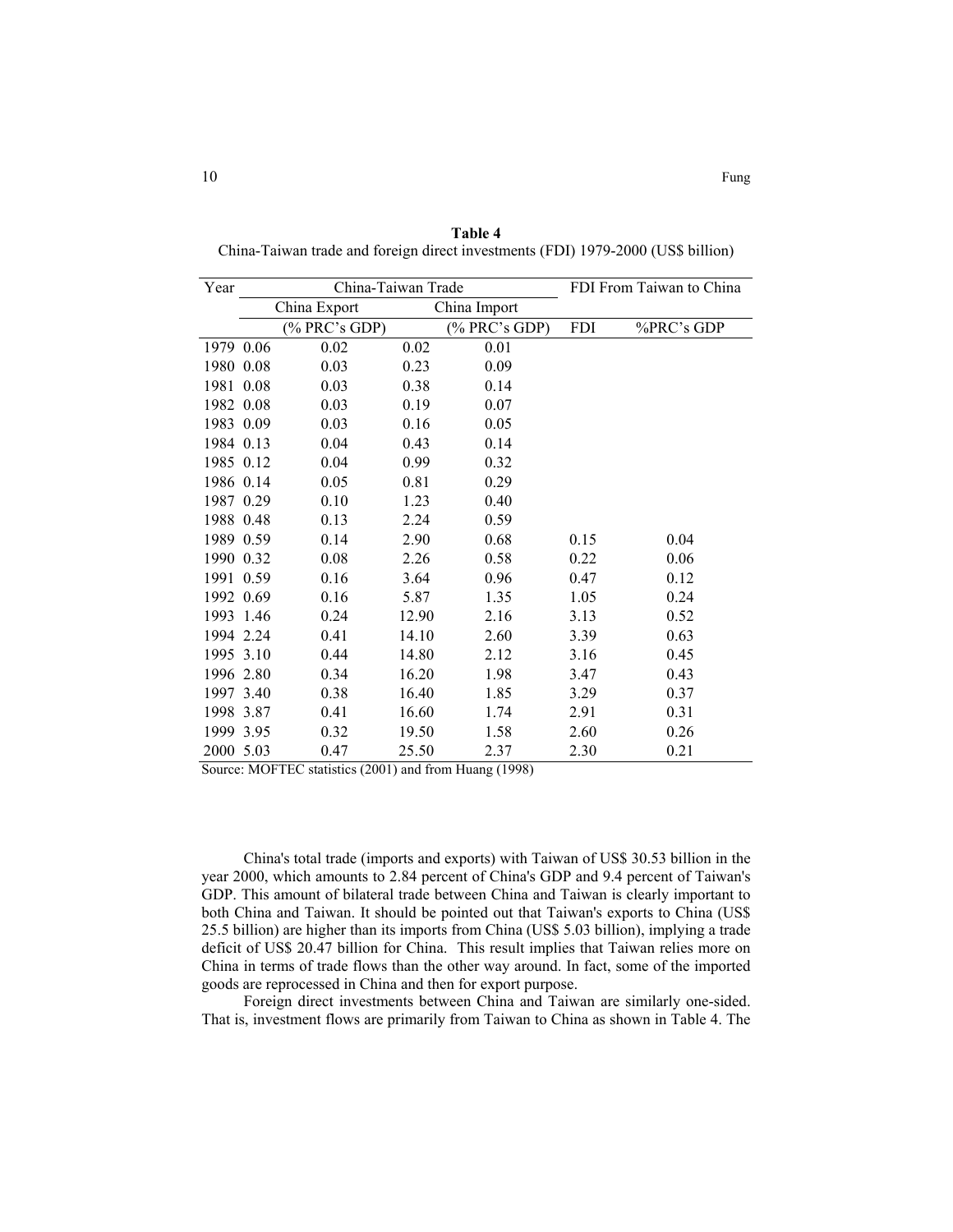increase in FDI from Taiwan to China since 1989 can be explained by the trade policy changed detailed in Table 2, as China has provided more incentives for attracting Taiwan investors. Taiwan's leading investments in China consist of chemicals, basic metals and metal products, plastic products, food and beverage processing, textiles, non-metallic minerals, machinery equipment, paper products and printing, banking and insurance and services.

Table 5 documents the top five provinces where Taiwan investments are located. Jiangsu and Guangdong are the two provinces most heavily invested by Taiwanese investors. Together, investments in these provinces make up over 87 percent of all Taiwan's investments in China.

| Province  | Amount  | % of Total Taiwan Indirect |
|-----------|---------|----------------------------|
|           |         | Investment in China        |
| Jiangsu   | 1,251.6 | 48.0                       |
| Guangdong | 1,019.7 | 39.1                       |
| Fujian    | 99.5    | 3.8                        |
| Hebei     | 92.6    | 3.6                        |
| Zhejiang  | 68.7    | 2.6                        |

**Table 5** Taiwan investments in top five provinces of China in 2000 (US\$ million)

Source: Investment Commission Ministry of Economic Affairs Annual Report (Taiwan), March 2001.

Coastal areas in China appear to be favorable locations for Taiwan's investments. Friedmen, et. al. (1996) analyze the important factors for locational choices for foreign investors selecting a particular location site. Coastal Chinese cities provide a good transportation network and proximity to Taiwan. The purchasing power in these coastal areas is also high. Coastal areas in fact have been set up as special economic zones, attracting foreign investors who can enjoy certain tax and other advantages, such as reduced red tape and regulations when investing in these areas. Nor is there a language barrier, as people in Taiwan and China speak the same language.

Investments from Taiwan to China appear to be large. The cumulative investment amount is more than US\$ 26 billion between 1989 and 2000 as shown in Table 4. This amount is a conservative estimate. The investment amount is a cumulative value over time and not represented by current flows of money. Though the Taiwan government imposes ceilings on amounts to be invested in China, Taiwanese firms can allocate investment capital to China via offshore companies. This means investments will likely exceed the official reported figure of total investment to China from Taiwan. In fact, some suggest that the investment amount may be around US\$ 30- 40 billion.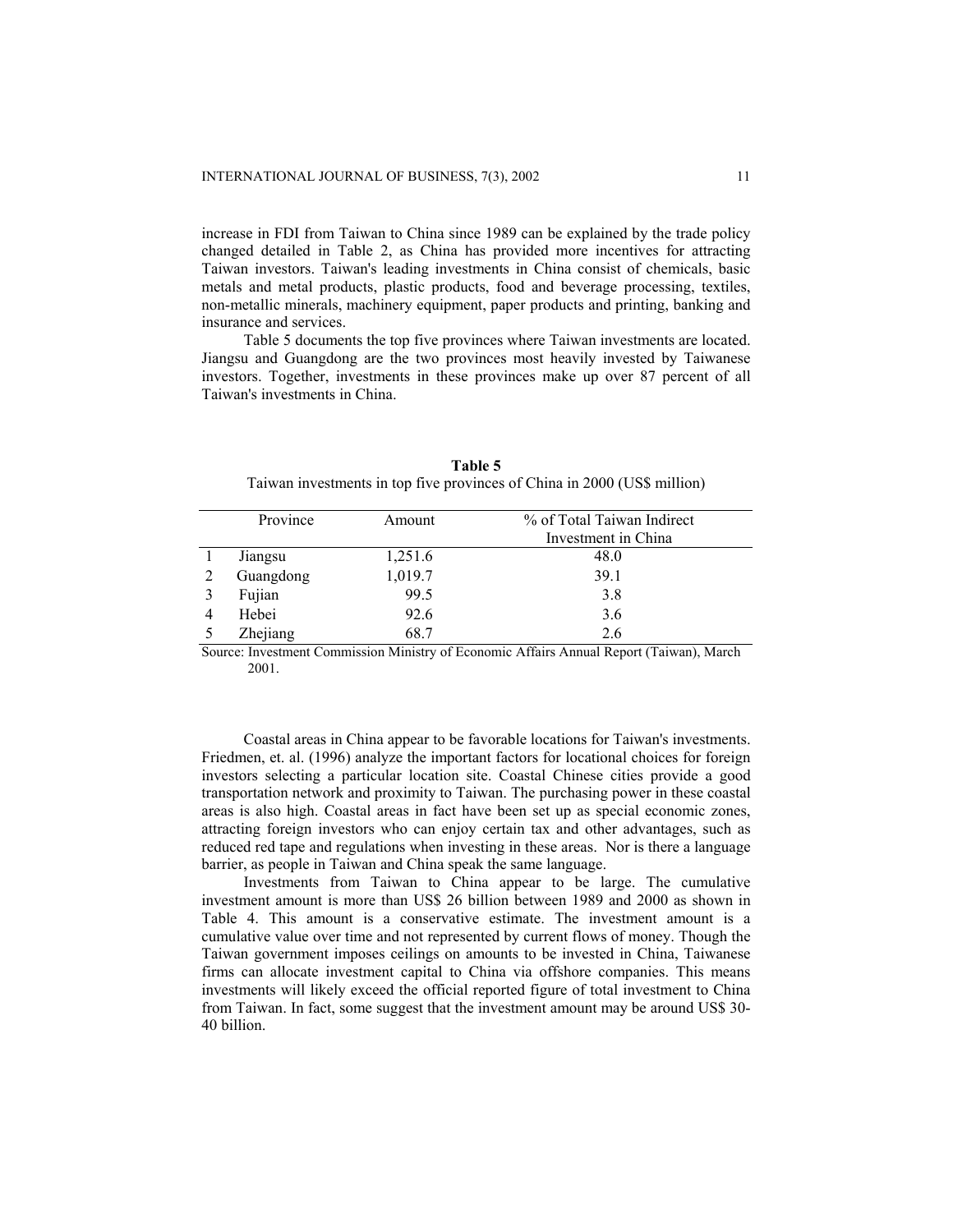Given the large amount of investment, we need to put the data into some sort of perspective with regard to value and risk. First, some reported values of investments are not necessarily stated at market prices or replacement cost, because some of the machines and equipment shipped to China may have been used in Taiwan before, and thus have been depreciated a great deal. Their economic value in Taiwan may be minimal. Second, some of the investments have produced sales abroad after investing in China, resulting in returns to the original Taiwan investors. Finally, some investments may have already earned back the original payback-period payoff. Thus, the total amount of investment from Taiwan may have been reduced. Alternatively, some investment risks have been properly accounted for. Exchange rate risk, political risk, and market risk are always present in any foreign investment, which are not easy to quantify.

#### **IV. ECONOMIC RELATIONS BETWEEN TAIWAN AND THE U.S.**

Taiwan is an export-oriented economy whose its growth rate depends on external demands for its goods. The largest market for Taiwanese goods is the U.S. because of its high purchasing power and market size.

Table 6 displays the trade relationship between Taiwan and the U.S. Since 1990, the total trade (exports and imports) of Taiwan with the U.S. has been increasing. In 2000, Taiwan's total trade with U.S. was more than 40 percent of Taiwan's GDP, implying its heavy dependence on the U.S. market. When the trade figure with China is added, the trading volume with the two countries represents about 50 percent of Taiwan's GDP.

In addition to trade, U.S. companies have invested heavily in Taiwan's economy for the past several years. U.S. foreign direct investments (FDI) in Taiwan have risen from US\$ 3.78 billion in 1994 to US\$ 6.86 billion in 1999. At the same time, Taiwan companies also have substantial direct investments in the U.S. In 1999, the total Taiwan FDI in the U.S. was about US\$ 2.98 billion. Several Taiwan companies have in fact raised equity on the New York Stock Exchange and in the over-the-counter market.

#### **V. ECONOMIC RELATIONS BETWEEN CHINA AND THE U.S.**

Trade between China and the U.S. was basically non-existent from 1949 to 1978 because of the isolation policy pursued by China. Since Deng Xiaoping's open-door policy in 1978, trade relationships between the two countries have started to develop. Trade has been increasing on both sides for the past two decades. Yet, there are many trade disputes between the two parties, typically centered around intellectual property rights, market access, and terms for entry into the World Trade Organization (WTO) [see Janow (1998)].

It seems clear that China has gradually opened up its market to foreign investors and is constantly reducing barriers to entry. Further improved conditions will be seen with China's entry into the WTO and as more foreign financial institutions and information technology industries can compete on an equal footing with the Chinese companies.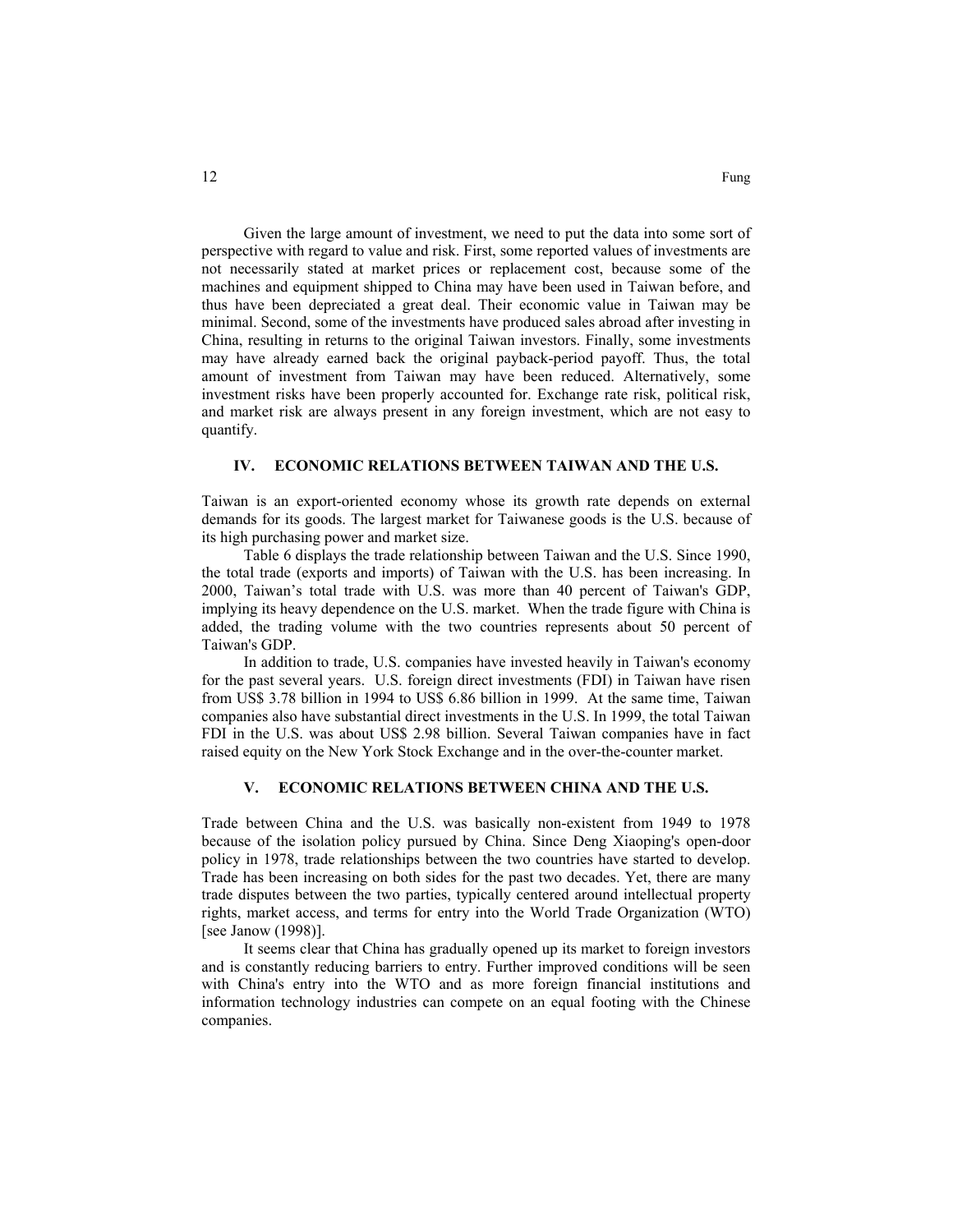### **Table 6** Taiwan trade

|             |       |             |       |       |             |      |         |      | Year Taiwan Export Taiwan Import Balance FDI US->Taiwan FDI Taiwan-->US |
|-------------|-------|-------------|-------|-------|-------------|------|---------|------|-------------------------------------------------------------------------|
|             |       | $(\%TWGDP)$ |       |       | $(\%TWGDP)$ |      | %TW GDP |      | $\%$ TW GDP                                                             |
| 1990        | 22.67 | 14.15       | 11.49 | 7.17  | 11.18       |      |         |      |                                                                         |
| 1991        | 23.02 | 12.83       | 13.18 | 7.35  | 9.84        |      |         |      |                                                                         |
| 1992        | 24.60 | 11.59       | 15.25 | 7.19  | 9.35        |      |         |      |                                                                         |
| 1993        | 25.10 | 11.19       | 16.17 | 7.21  | 8.93        |      |         |      |                                                                         |
| 1994        | 26.71 | 10.93       | 17.11 | 7.00  | 9.60        | 3.78 | 1.55    |      |                                                                         |
| 1995        | 28.97 | 10.94       | 19.29 | 7.28  | 9.68        | 4.29 | 1.62    | 2.14 | 0.81                                                                    |
| 1996        | 29.91 | 10.70       | 18.46 | 6.60  | 11.45       | 4.48 | 1.60    | 2.13 | 0.76                                                                    |
| 1997        | 32.63 | 11.24       | 20.37 | 7.02  | 12.26       | 5.01 | 1.73    | 2.84 | 0.98                                                                    |
| 1998        | 33.12 | 12.39       | 18.16 | 6.79  | 14.96       | 6.26 | 2.34    | 3.14 | 1.17                                                                    |
| 1999        | 35.20 | 12.22       | 19.13 | 6.64  | 16.07       | 6.86 | 2.38    | 2.98 | 1.03                                                                    |
| <b>2000</b> | 40.51 | 25.29       | 24.38 | 15.22 | 16.13       |      |         |      |                                                                         |

Panel A: Taiwan-U.S. trade and FDI, 1990-2000 (Unit: US\$ Billion)

Source: U.S. Department of Commerce (2001).

| Country              | Rank | % of Total Trade |  |  |
|----------------------|------|------------------|--|--|
| <b>United States</b> |      | 20.79            |  |  |
| Japan                |      | 19.13            |  |  |
| Hong Kong            |      | 11.62            |  |  |
| South Korea          | 4    | 4.47             |  |  |
| Singapore            |      | 3.63             |  |  |
| China                | 6    | 3.62             |  |  |
| Germany              |      | 3.62             |  |  |
| Malaysia             | 8    | 3.1              |  |  |
| Netherlands          | 9    | 2.44             |  |  |
| Philippines          | 10   | 2.30             |  |  |

Panel B: Taiwan's top ten trading partners in 2000

Source: Board of Foreign Trade (Taiwan), http://cus.moeaboft.gov.tw/

Table 7, Panel A, displays U.S trade statistics for the years 1990-2000. Exports represent about 10.72 percent of GDP, while total trade (exports and imports) is about 25.16 percent of GDP in 2000. These ratios are relatively lower compared to those of China and Taiwan, suggesting that the strength of the U.S. economy lies largely in domestic consumption and investment.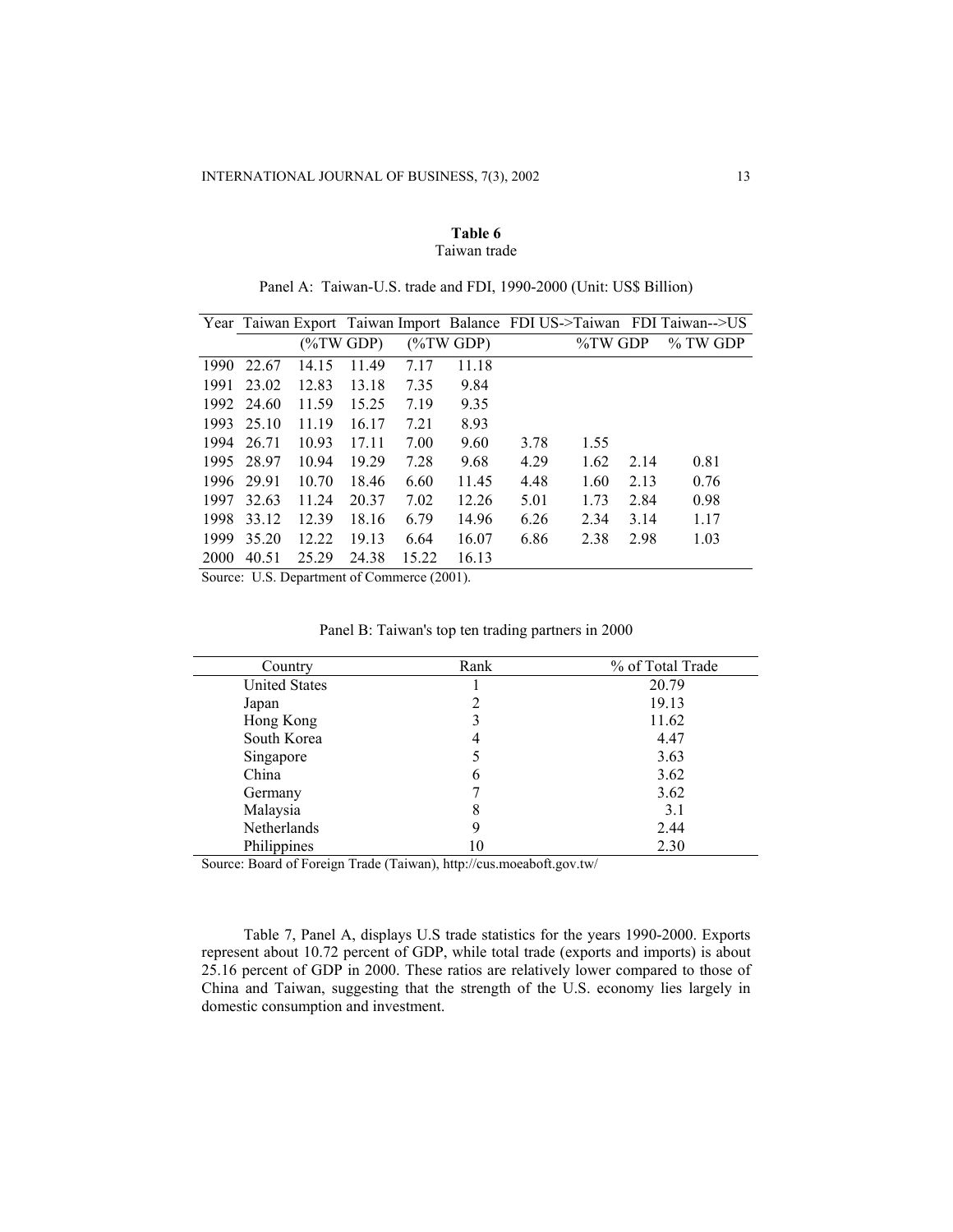The trade component as a percentage of U.S. GDP has increased substantially for the past years, however (i.e., trade/GDP is 15.32 percent in 1990 vs. 25.16 percent in 2000), implying the increasing importance of the U.S. trade sector. In 2000, the U.S. trade deficit for all countries combined is US\$ 369.69 billion, which appears to be large in nominal terms. Given the size of the U.S. economy, though, this is only 3.7 percent of its GDP, a relative small component of its entire economy.

# **Table 7**

# U.S. trade statistics

| Year | GDP      | <b>Total Trade</b> |            | Export   |            |        | Trade Deficit |  |
|------|----------|--------------------|------------|----------|------------|--------|---------------|--|
|      |          |                    | $%$ of GDP |          | $%$ of GDP |        | $%$ of GDP    |  |
| 1990 | 5,803.20 | 888.90             | 15.32      | 393.59   | 6.78       | 101.72 | 1.75          |  |
| 1991 | 5,986.20 | 908.86             | 15.18      | 421.73   | 7.05       | 65.40  | 1.09          |  |
| 1992 | 6,318.90 | 1,273.35           | 20.15      | 616.92   | 9.76       | 38.69  | 0.61          |  |
| 1993 | 6,642.30 | 1,358.70           | 20.46      | 641.68   | 9.66       | 72.30  | 1.09          |  |
| 1994 | 7.054.30 | 1,508.58           | 21.39      | 698.30   | 9.90       | 100.91 | 1.43          |  |
| 1995 | 7,400.50 | 1,691.19           | 22.85      | 795.65   | 10.75      | 99.89  | 1.35          |  |
| 1996 | 7,813.20 | 1,803.93           | 23.09      | 850.78   | 10.89      | 104.32 | 1.34          |  |
| 1997 | 8,318.40 | 1,981.81           | 23.82      | 937.59   | 11.27      | 104.73 | 1.26          |  |
| 1998 | 8.790.20 | 2,032.86           | 23.13      | 932.98   | 10.61      | 166.90 | 1.90          |  |
| 1999 | 9,299.20 | 2,177.45           | 23.42      | 956.24   | 10.28      | 264.97 | 2.85          |  |
| 2000 | 9,963.10 | 2.506.49           | 25.16      | 1,068.40 | 10.72      | 369.69 | 3.71          |  |

Panel A: U.S. trade, 1990-2000 (US\$ billion)

Source: US Department of Commerce (2001), http://www.doc.gov

Panel B: U.S. top ten trading partners in 2000

| Country Name   | <b>US\$ Billion</b> | % of U.S. GDP |
|----------------|---------------------|---------------|
| Canada         | 405.64              | 4.07          |
| Mexico         | 247.63              | 2.49          |
| Japan          | 211.83              | 2.13          |
| China          | 116.32              | 1.17          |
| Germany        | 87.98               | 0.88          |
| United Kingdom | 85.04               | 0.85          |
| South Korea    | 68.20               | 0.68          |
| Taiwan         | 64.89               | 0.65          |
| France         | 50.04               | 0.51          |
| Singapore      | 37.00               | 0.37          |

Source: U.S. Department of Commerce (2001).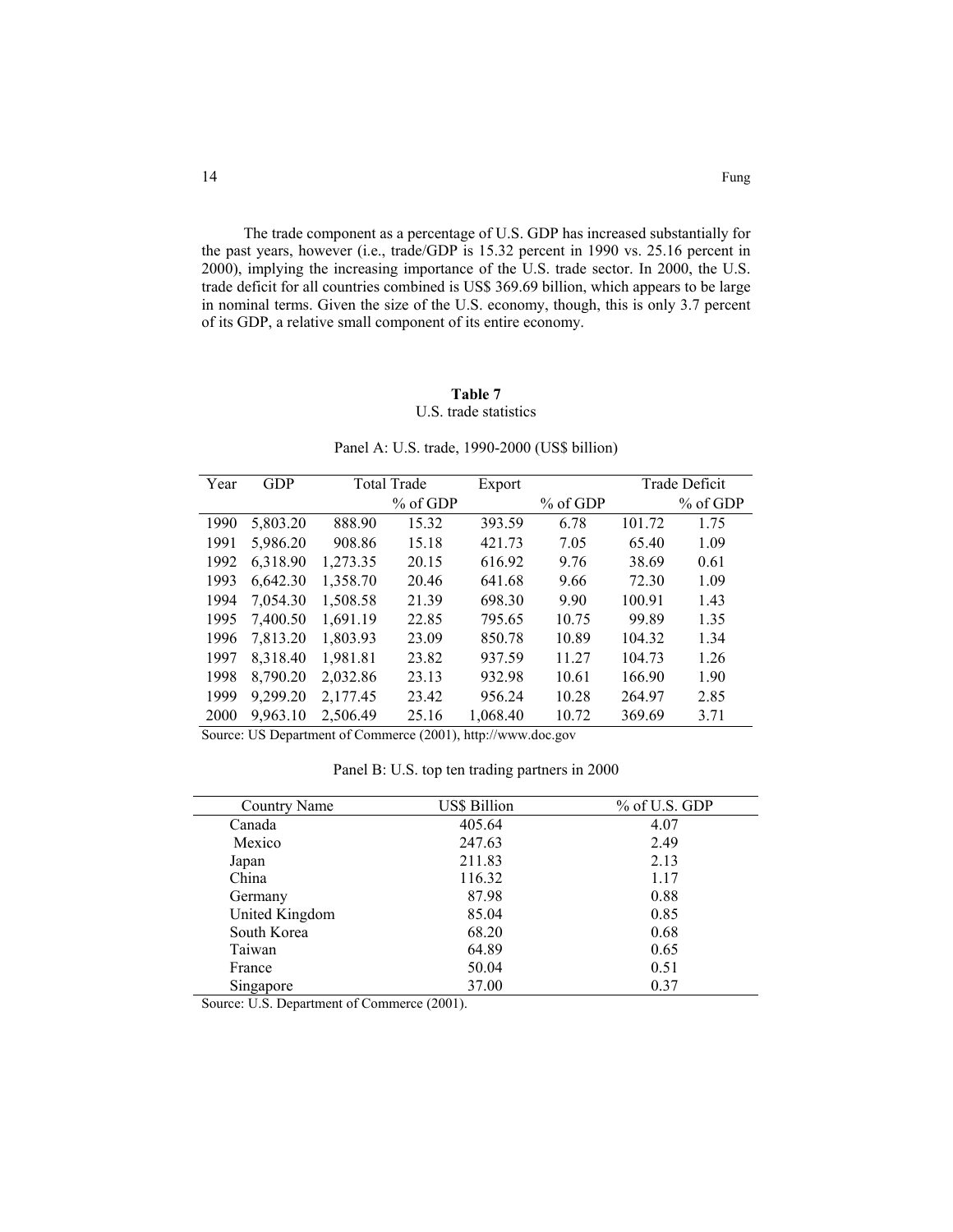Table 7, Panel B, reports the ranking of countries that trade with the U.S. Neighboring countries, Canada and Mexico are still the leading trading partners. China and Taiwan are the fourth and the eighth largest trading partners of the U.S., respectively, suggesting their importance in U.S. trade transactions.

The trading figure in Table 7 for China is somewhat different from that in Table 1, Panel B for several reasons. The trade figure in Table 1 was recorded according to China's Customs by country of origin while the data in Table 7 represent goods and services recorded by the U.S. government. In addition, the U.S. government also treats some U.S.-Hong Kong trade flows as a part of China-U.S. trade.

International trade with China and Taiwan represents only 1.17 percent and 0.65 percent of U.S. GDP, a small fraction of the U.S. economy. These results further imply that any change in U.S. trade policy will have a substantial impact on both China and Taiwan. Maintaining good relations in the U.S.-Taiwan-China triangle is assuredly more critical to China and Taiwan because the U.S. is a large trading partner to them, while the U.S.-Taiwan-China trade figure represents a tiny percentage of trading to the U.S.

Table 8 provides trade and foreign direct investments data between China and the U.S. The amount of exports and imports has been on the rise since 1985. In 2000, the amount totals to US\$ 116.31 billion, which is about 10.83 percent of China's GDP. Thus, the U.S. represents an important trading partner to China.

The leading types of U.S. exports to China include power generation equipment, air and spacecraft, electrical machinery and equipment, fertilizer, medical equipment, plastics and articles, oilseeds, paper and paperboard, and organic chemicals. China's leading exports to the U.S. are electrical machinery and equipment, toys and games, footwear and parts, apparel, furniture, leather and travel goods, plastics products, medical instruments, and iron and steel.

Although Chinese company investment in the U.S. started in 1996, the amount of investment in recent years is still relatively small. On the other hand, U.S. foreign direct investments in China are on the rise. U.S. companies invest in China primarily in three different forms: joint ventures, licensing, and wholly owned subsidiaries. Given the flexibility of the wholly owned subsidiary structure, it is likely that many joint ventures have been converted into subsidiaries in recent years.

The large trade deficit between China and the U.S. in recent years has received severe criticism from labor groups in the U.S., who suggest job displacement of U.S. workers with the import of foreign products. The trade deficit between China and the U.S. is about US\$ 83.81 billion in 2000. At the same time, one should note that U.S. economy in recent years has enjoyed relatively low inflation, due in part to inexpensive but valued imports from China and other countries.

The increasing China-U.S. trade deficit raises the concern that trade issues for the U.S. and China will be similar to those experienced between Japan and the U.S., and result in intense competition between the two countries. This issue is worth some consideration. In economic trade theory, if two countries are producing similar products, oligopolistical power and a strong industrial structure in one country will help that country's market share of the products while hurting the other one. For example, Japanese firms are exporting cars and electronic products, which are also produced in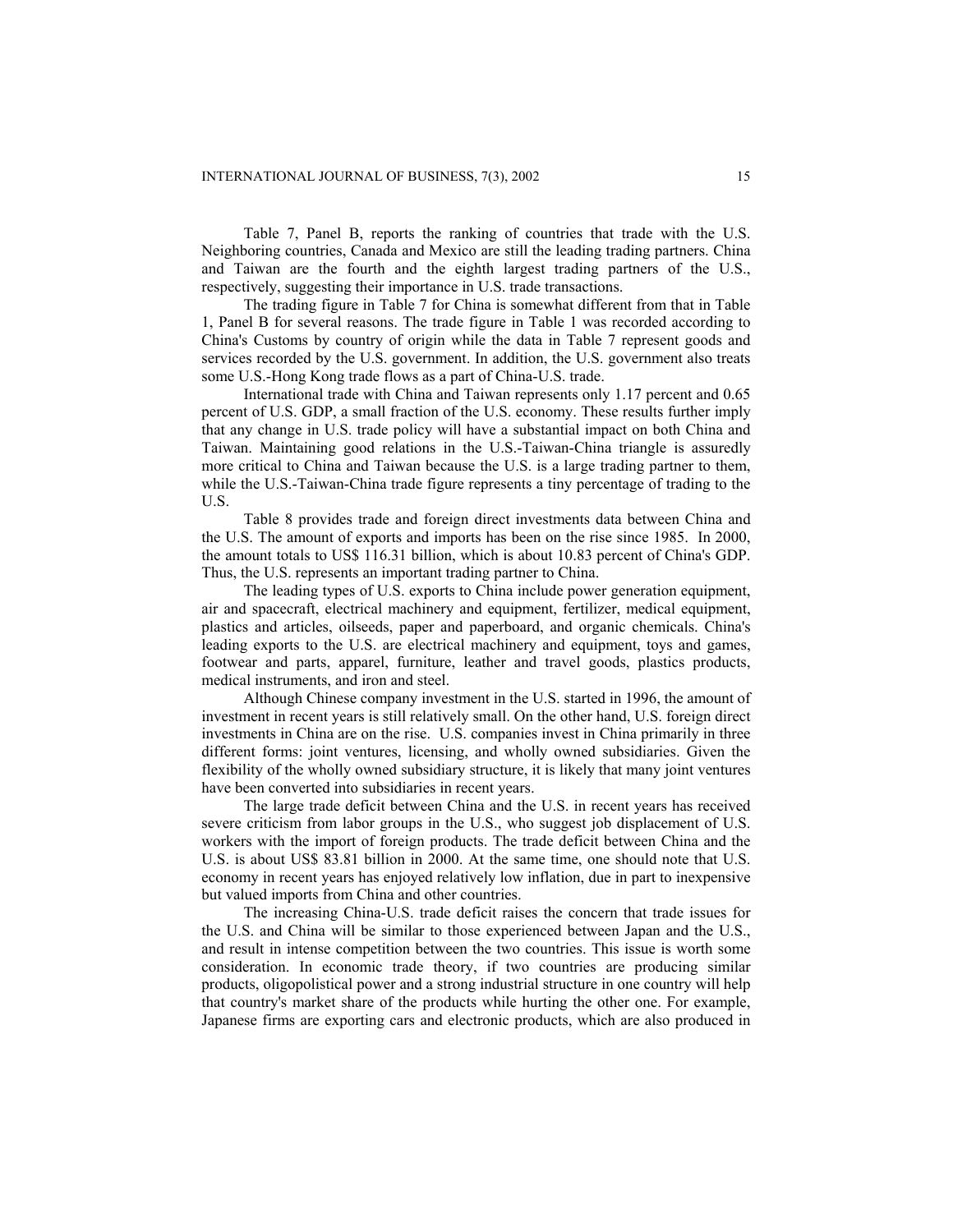the U.S. It can be argued that U.S. firms will be hurt, given Japanese market power in exporting these goods.

| Year | China  | China   |       |             | <b>Balance</b> |              | FDI US-    |       | FDI China-- |  |
|------|--------|---------|-------|-------------|----------------|--------------|------------|-------|-------------|--|
|      | Export | Import  |       |             |                | $\geq$ China |            | >US   |             |  |
|      |        | (%PRC's |       | (% $PRC$ 's |                |              | %PRC's     |       | %PRC's      |  |
|      |        | GDP)    |       | GDP)        |                |              | <b>GDP</b> |       | <b>GDP</b>  |  |
| 1985 | 3.86   | 1.27    | 3.86  | 1.26        | 0.06           | 0.357        | 0.117      |       |             |  |
| 1986 | 4.77   | 1.70    | 3.11  | 1.11        | 1.66           | 0.315        | 0.112      |       |             |  |
| 1987 | 6.29   | 2.07    | 3.50  | 1.15        | 2.79           | 0.263        | 0.087      |       |             |  |
| 1988 | 8.51   | 2.25    | 5.02  | 1.33        | 3.49           | 0.236        | 0.062      |       |             |  |
| 1989 | 11.98  | 2.82    | 5.76  | 1.36        | 6.23           | 0.284        | 0.067      |       |             |  |
| 1990 | 15.24  | 3.93    | 4.81  | 1.24        | 10.40          | 0.456        | 0.118      |       |             |  |
| 1991 | 18.97  | 5.00    | 6.28  | 1.66        | 12.70          | 0.323        | 0.085      |       |             |  |
| 1992 | 25.73  | 5.91    | 7.42  | 1.70        | 18.30          | 0.511        | 0.117      |       |             |  |
| 1993 | 31.54  | 5.26    | 8.76  | 1.46        | 22.80          | 2.063        | 0.344      |       |             |  |
| 1994 | 38.79  | 7.17    | 9.28  | 1.72        | 29.50          | 2.491        | 0.461      |       |             |  |
| 1995 | 45.54  | 6.53    | 11.75 | 1.68        | 33.80          | 3.083        | 0.442      | 0.329 | 0.047       |  |
| 1996 | 51.51  | 6.32    | 11.99 | 1.47        | 39.50          | 3.444        | 0.422      | 0.197 | 0.024       |  |
| 1997 | 62.56  | 7.03    | 12.86 | 1.44        | 49.70          | 3.239        | 0.364      | 0.175 | 0.020       |  |
| 1998 | 71.17  | 7.46    | 14.24 | 1.49        | 56.90          | 3.898        | 0.409      | 0.253 | 0.027       |  |
| 1999 | 81.79  | 8.20    | 13.11 | 1.31        | 68.70          | 4.216        | 0.423      | 0.339 | 0.034       |  |
| 2000 | 100.06 | 9.32    | 16.25 | 1.51        | 83.81          | 4.384        | 0.406      |       |             |  |

**Table 8** China-U.S. trade and FDI 1985-2000 (US\$ billion**)**

Source: China GDP (1985-1995) from Huang (1998)

China GDP (1996-2000) U.S. Department of Commerce.

China-U.S. trade data U.S. Department of Commerce.

http://www.census.gov/foreign-trade/balance/c5700.html.

China FDI (1985-1997) U.S. Department of Commerce.

China FDI (1998-1999) MOFTEC.

In the case of trade between the U.S.-China, the implication is quite different. According to trade theory, if two countries are specialized in producing goods to their comparative advantage, both parities will benefit. China's exports to the U.S. are primarily shoe wear, textile products, and toys, which require materials and laborintensive processes. These products are not directly competing with those produced by U.S. industries. From a theoretical point of view, U.S. wages and thus the living standards of workers will not be adversely affected by Chinese imported products of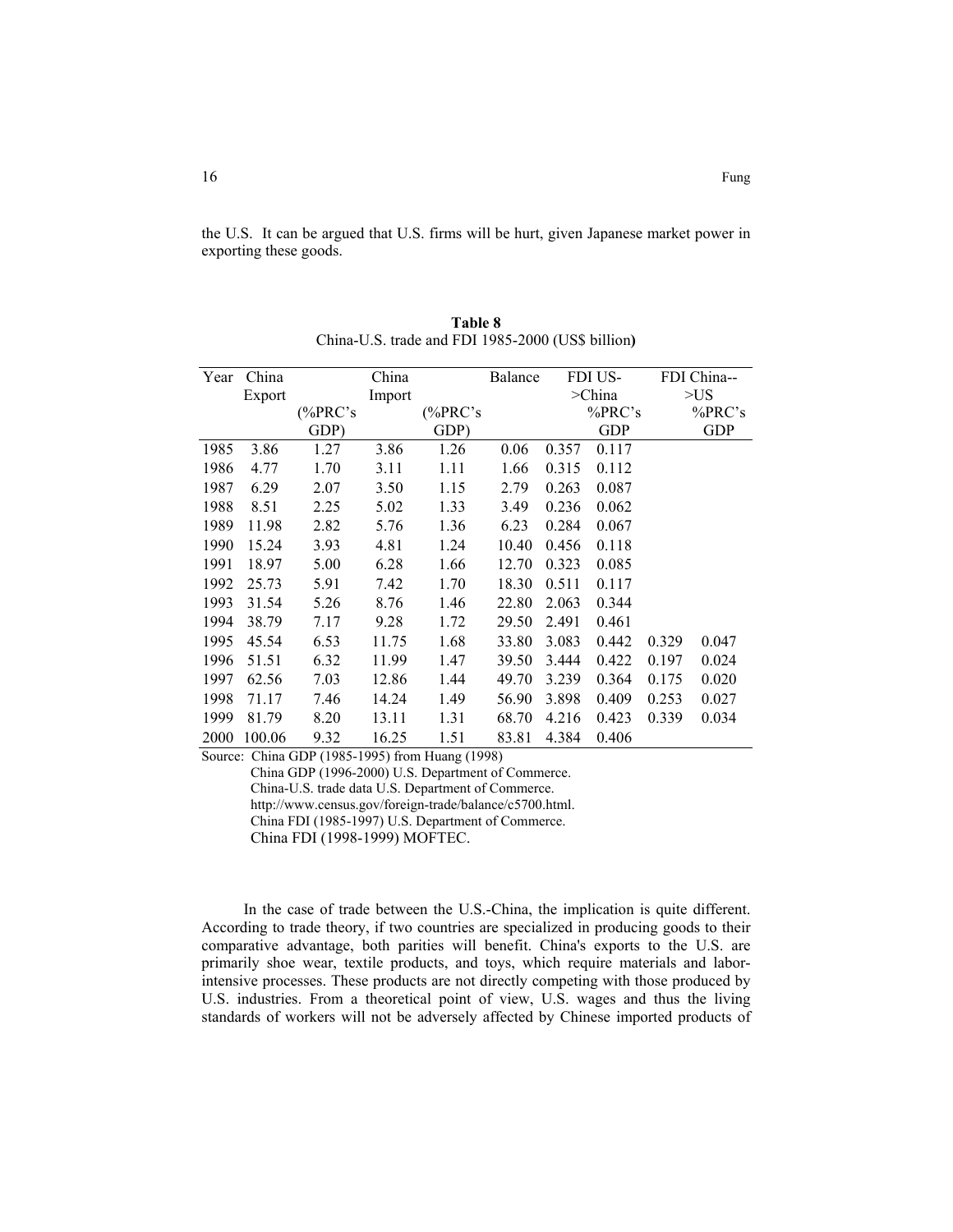this sort. As a result, the impact of the Chinese trade deficit is quite different from the impact of the Japanese-U.S. trade deficit.

It seems clear that both U.S. and Chinese governments should in fact encourage these trade flows rather than opposing them, as they are beneficial to both countries.

One final comment about the U.S.-China trade is in order. As Table 8 indicates, the U.S. trade deficit has increased in recent years. In 2000, the trade deficit with China amounts to US\$ 83.81 billion. In fact, this figure is misleading because over 45 percent of the China's exports to the U.S. are produced by foreign affiliated companies of the U.S., Taiwan, Japan, and Korea, among others. The value-added component by Chinese companies is small relative to the total export amounts in items labeled as China exports (products). Given the huge amount of foreign direct investments in China dedicated to producing China exports, the U.S.-China trade deficit is somewhat overstated.

Table 8 also indicates a growing amount of foreign investments from the U.S. in China. In 1999, the amount of FDI was reported as US\$ 4.22 billion. While some companies may not have obtained profits as expected, it is long-run market share and market potential expected that explains U.S. FDI.

The reported U.S. investments in China are likely to be underestimated, because many U.S. companies invest in China via Hong Kong. The amount is then not reported as FDI in China.

After China's entry into the WTO, Chinese markets will be opened up to U.S. companies in the areas of information technology, financial institutions (banks and insurance), and automobile industries, in which U.S. companies have a competitive advantage. This is why the U.S. companies support China's entry into the WTO.

#### **VI. CONCLUSION**

The U.S.-Taiwan-China triangular foreign direct investment and trade patterns have several implications for their economic relationships. First, the growth of both China and Taiwan economies depends critically on the external trade sector because trade is an important component in their GDP. The implication is that policy-makers should rethink policies that aim at diversifying domestic industries so that an economy will not be critically dependent on the trade sector.

Second, the facts that the U.S. has experienced trade deficits and is less dependent on trade for growth do not imply that the U.S. economy is not dependent on its trade flows. The low inflation rate in the U.S. is related to the inexpensive but desirable imports from China and Taiwan. U.S. firms would benefit from capitalizing on their comparative advantages in producing high-value and high-tech goods.

Finally, the economic relationships in the U.S.-Taiwan-China triangle have become more important in recent years. All three economies will be increasingly dependent on stable relations in terms of their overall domestic growth, employment, and inflation. The U.S.-China relation is unlike the U.S-Soviet relation, which basically concerns political matters. The U.S.-China relation primarily concerns economics, and the economic relationship is beneficial to both economies. With the strong backing of